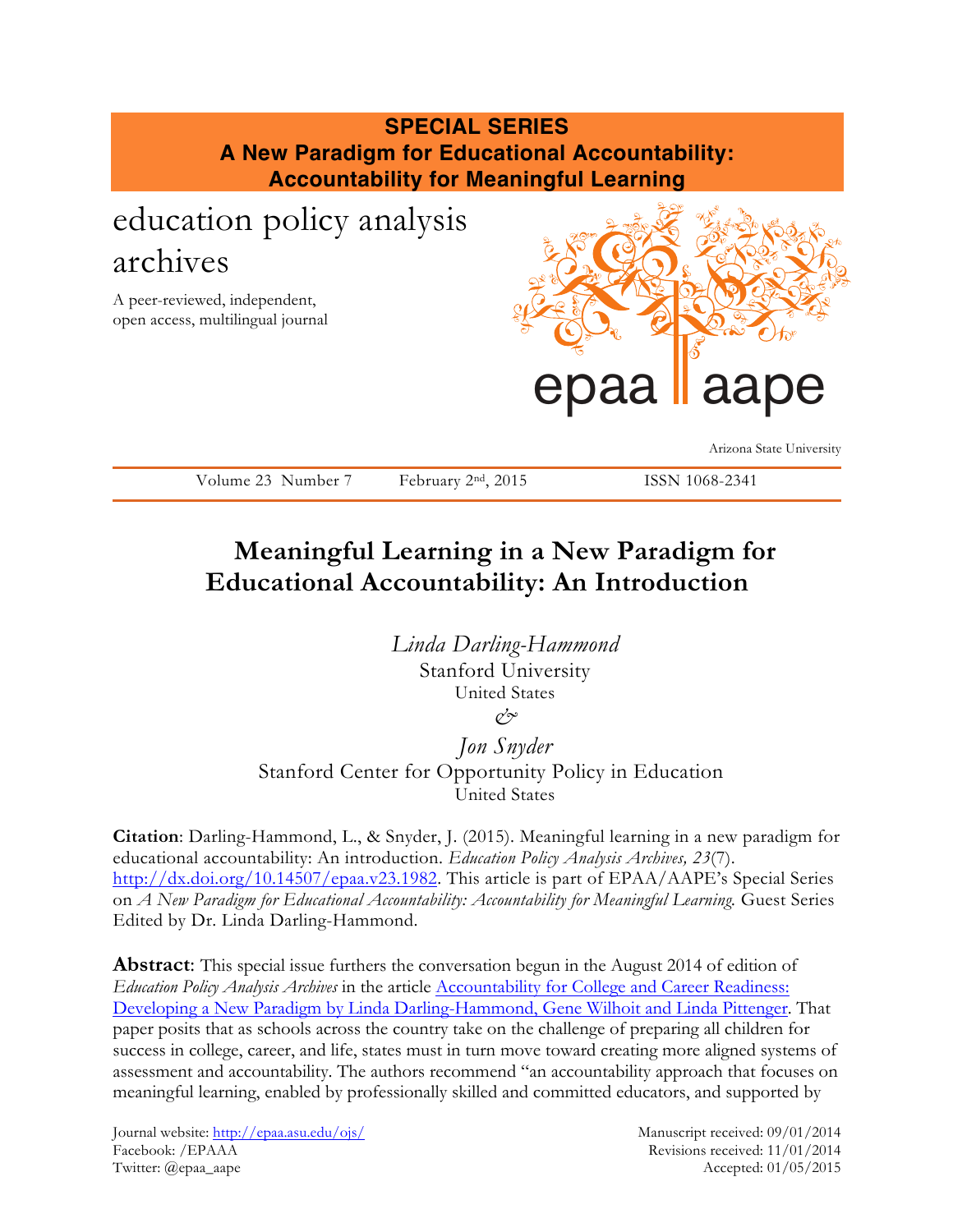adequate and appropriate resources, so that all students regardless of background are prepared for both college and career when they graduate from high school" (p. 1). This issue focuses particularly upon accountability for meaningful learning with subsequent issues focusing on professional accountability and resource accountability.

**Keywords**: meaningful learning; new paradigm; educational accountability; college readiness; professional readiness.

#### **Aprendizajes significativos y un nuevo paradigma de responsabilidad educativa**

**Resumen**: Este número especial continua la conversación iniciada en el 08 2014 de la edición de la Archivos Analíticos de Política Educativa (EPAA) Accountability for College and Career Readiness: Developing a New Paradigm by Linda Darling-Hammond, Gene Wilhoit and Linda Pittenger. Ese artículo planteaba que mientras las escuelas de todo el país asuman el reto de preparar a todos los estudiantes para ser exitosos tanto en los estudios universitarios, carreras profesionales, y la vida, los Estados deben a su vez avanzar hacia la creación de sistemas alineadoss de evaluación y de responsabilidad educativa Los autores recomiendan "un enfoque de responsabilidad educativa que se centra en aprendizajes significativos, apoyado por educadores profesionales cualificados y comprometidos, con el recursos adecuados y apropiados, de manera que todos los estudiantes independientemente de su origen se estén adecuadamente listos para completar los estudios universitarios, y carreras profesionales, cuando se gradúan de la escuela secundaria" (p. 1). Este primera parte de la serie se centra particularmente en la responsabilidad por el aprendizaje significativo mientras que la segunda y tercera parte se centran en la responsabilidad profesional y la responsabilidad educativa y asignación de los recursos.

**Palabras clave:** aprendizaje significativo; nuevo paradigma; responsabilidad educativa; preparación para la universidad; preparación profesional.

#### **Aprendizagens significativas e um novo paradigma de responsabilidade educacional**

**Resumo:** Esta edição especial continua a conversa começada em agosto 2014 na Arquivos Análiticos de Política Educativa (EPAA) Accountability for College and Career Readiness: Developing a New Paradigm by Linda Darling-Hammond, Gene Wilhoit and Linda Pittenger.. O artigo argumenta que, enquanto as escolas de todo o país assumem o desafio de preparar os alunos para ser bem sucedidos, tanto na universidade, as carreiras profssionais e a vida, os Estados devem virar-se para a criação de sistemas alineadoss avaliação e responsabilidade educativa Os autores recomendam "abordagem de responsabilidade educativa que se concentram em aprendizajes significativo,s apoiado por profissionais qualificados e educadores comprometidos, com recursos adequados e apropriados de modo que todos os alunos, independentemente da sua origem estejam devidamente preparados para completar os estudos universitários e carreiras profissionais quando se formarem no ensino médio" (p. 1). Esta primeira parte da série centra-se especialmente sobre a responsabilidade pela aprendizagem significativa, enquanto a segunda e terceira partes focalizam a responsabilidade profissional e responsabilidade educativa e alocação de recursos. **Palavras-chave:** aprendizagem significativa; novo paradigma; responsabilidade educativa; preparação para a faculdade; preparação profissional.

## **Meaningful Learning in a New Paradigm for Educational Accountability. An Introduction**

In August 2014, *Education Policy Analysis Archives* (EPAA) published *Accountability for College and Career Readiness: Developing a New Paradigm* by Linda Darling-Hammond, Gene Wilhoit and Linda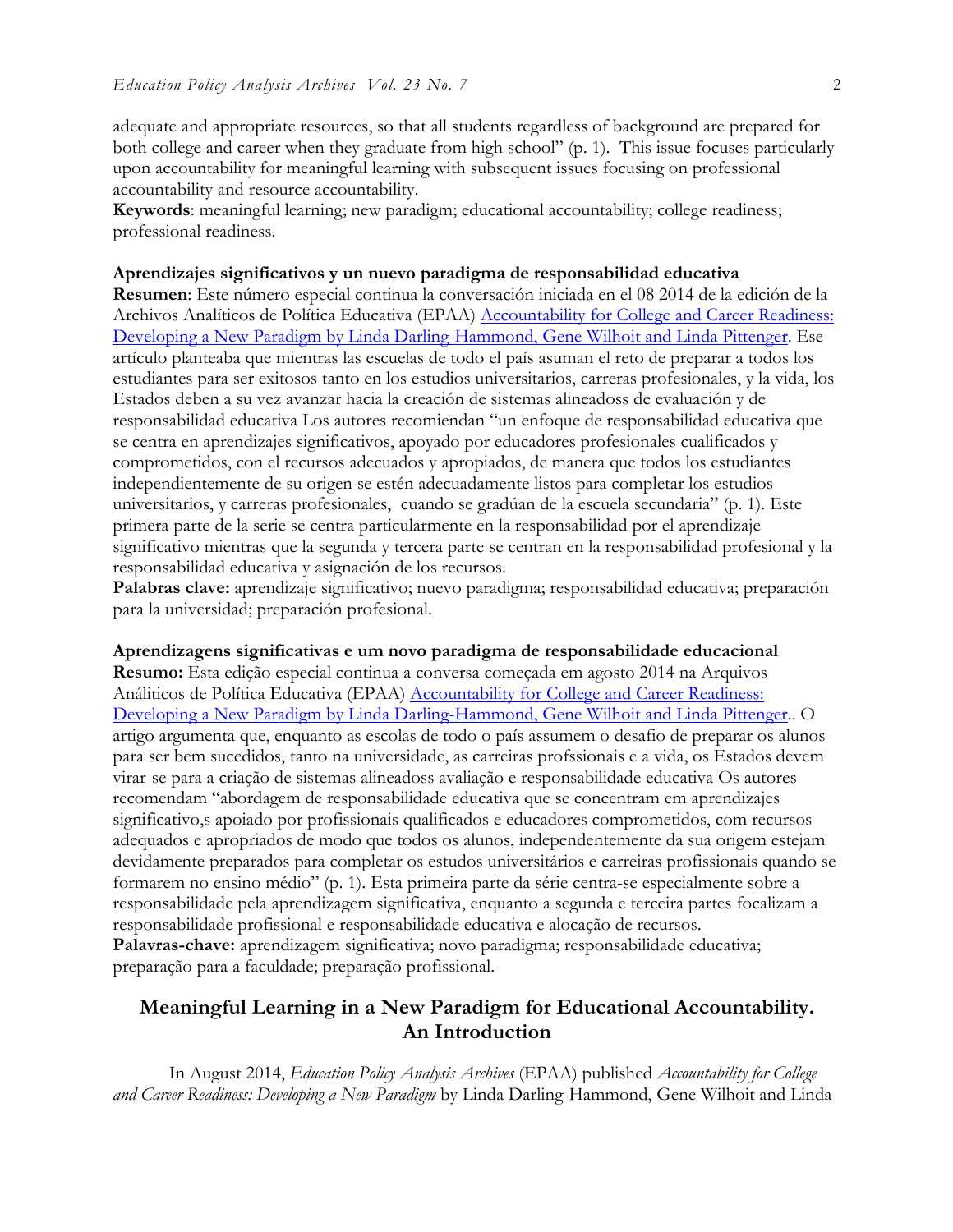Pittenger (2014). That paper posits that as schools across the country take on the challenge of preparing all children for success in college, career, and life, states must, in turn, move toward creating more aligned systems of assessment and accountability. The authors recommend "an accountability approach that focuses on meaningful learning, enabled by professionally skilled and committed educators, and supported by adequate and appropriate resources, so that all students regardless of background are prepared for both college and career when they graduate from high school"  $(p. 1)$ .

For an accountability approach to be truly responsible for the outcomes our children deserve and our communities require, it must support a system that is cohesive, integrative, and continuously renewing. It should enable schools to offer high-quality education, reduce the likelihood of harmful or inequitable practices, and have means to identify and correct problems that may occur.

The authors suggest that, "While considerable discussion and debate will be needed before a new approach can take shape, this paper's objective is to get the conversation started so the nation can meet its aspirations for preparing college- and career-ready students" (p. 1).

In this issue, and the subsequent two volumes of EPAA, we hope to further that discussion and debate by focusing, one issue at a time, on each of the three elements of a truly responsible accountability system: 1) meaningful learning, 2) equitable and wisely used resources, and 3) professional capacity and accountability.

In this issue we focus on Meaningful Learning. The issue opens with an insightful article by David Conley that makes several important contributions to the needed discussion and debate: (a) making the case for the importance of deeper learning (i.e., meaningful learning); (b) explicating the importance of assessment in supporting the achievement of students; (c) providing a brief history of educational assessment in this country; (d) offering a framework for and mapping out the current status of educational assessment practice and policy; and (e) providing recommendations for future research, practice, and policy initiatives related to assessment that could improve student opportunities for deeper learning.

The next two articles add to the conversation by bringing a focused look on particular policy contexts. Scott Marion and Paul Leather provide an overview of New Hampshire's efforts to implement a pilot accountability system designed to support meaningful learning for students *and* powerful organization change for schools and districts. Their paper provides an example of an accountability system designed to support more meaningful individual and institutional learning. It concludes with a discussion of the challenges and opportunities of the state's role in supporting the local expertise required for the system to meet its accountability responsibilities.

Dallas Dance frames the recommendations of the Large Countywide and Suburban District Consortium, which has developed an accountability proposal to the federal government for use in the reauthorization of Elementary and Secondary Education Act (ESEA), the latest incarnation of which is more commonly known as No Child Left Behind. This proposal includes many of the same elements as the new paradigm for accountability offered by Darling-Hammond, Wilhoit, and Pittenger.

The issue also includes four brief videos to bring both different perspectives and a different medium to add to the conversation. The first, "Success Happens at the Local Level: District Strategies for Accountability," augments the comments of Dallas Dance, described above. It provides the perspective of a local district administrator about what is possible and what is needed for all our students to be ready to pursue a future of their own choosing upon graduation from high school.

The second is from Stephan Turnipseed, who is president emeritus of Lego North America. In "Meaningful Learning is Good Business," he talks about the importance of knowledge and skills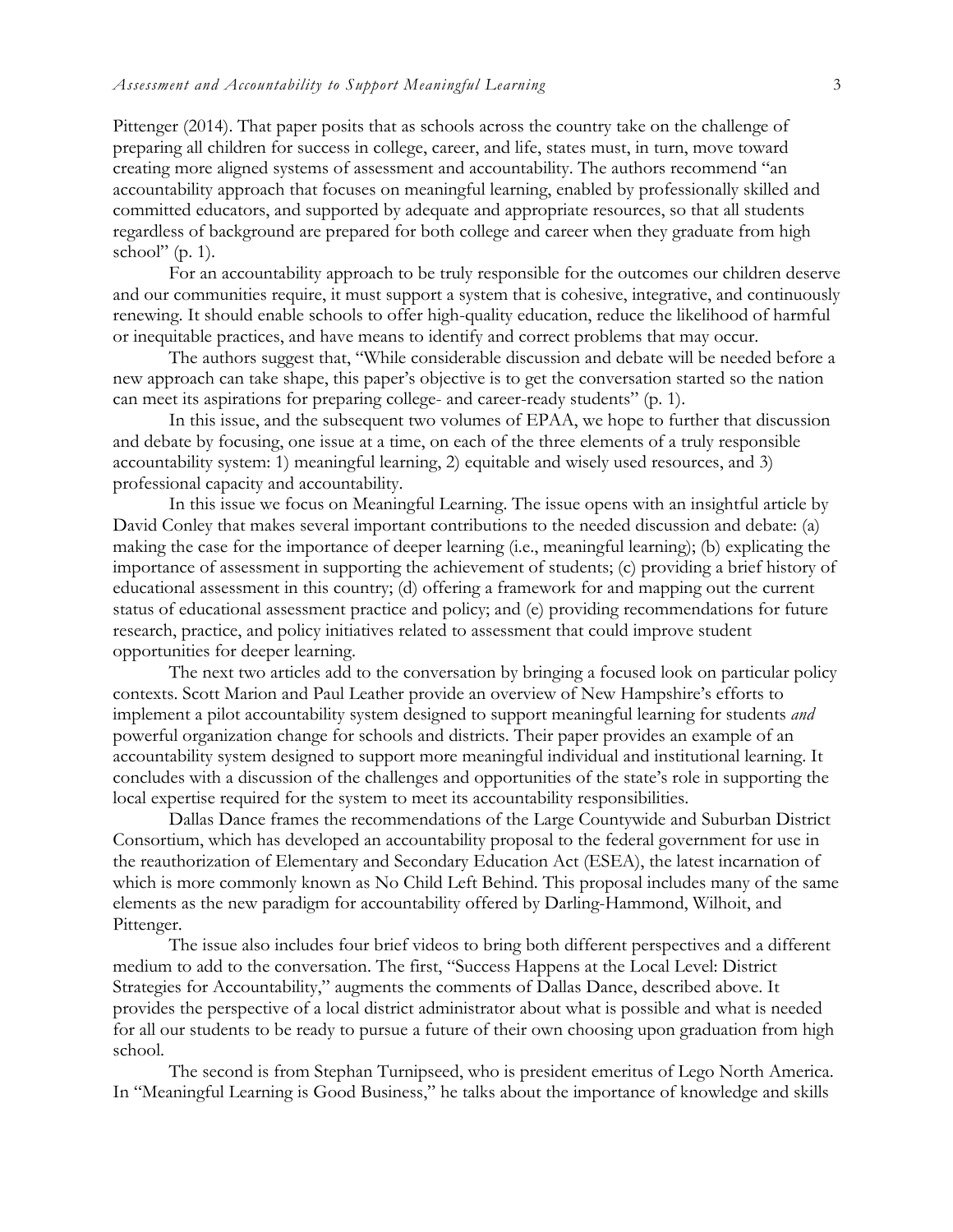beyond those tested by the exams required by the current accountability system. He also discusses the harm done by the high stakes attached to those exams.

The last two videos feature Gemma Venuti, a graduate of Urban Academy, a high school in New York City that enacts many of the assessment strategies suggested by the Darling-Hammond, Wilhoit, and Pittenger article. The first of these, "A Student's View on Standardized Testing," gives her perspective of the effects of the current national accountability approach. The second, "Meaningful Learning Through Performance Assessment," offers her views on the effects of the more authentic approach to assessment suggested in this series.

Together this set of articles and commentaries offers perspectives from policymakers and practitioners working at the federal, state, and local levels to transform the narrow test-and-punish accountability of the NCLB era into an accountability focused on meaningful learning that is engaging and empowering, using more authentic assessments in more educative ways.

We look forward to continuing this essential set of conversations with you in this and the next two issues.

Linda Darling-Hammond and Jon Snyder

#### **Reference**

Darling-Hammond, L., Wilhoit, G., & Pittenger, L. (2014). Accountability for college and career readiness: Developing a new paradigm. *Education Policy Analysis Archives, 22*(86), http://dx.doi.org/10.14507/epaa.v22n86.2014.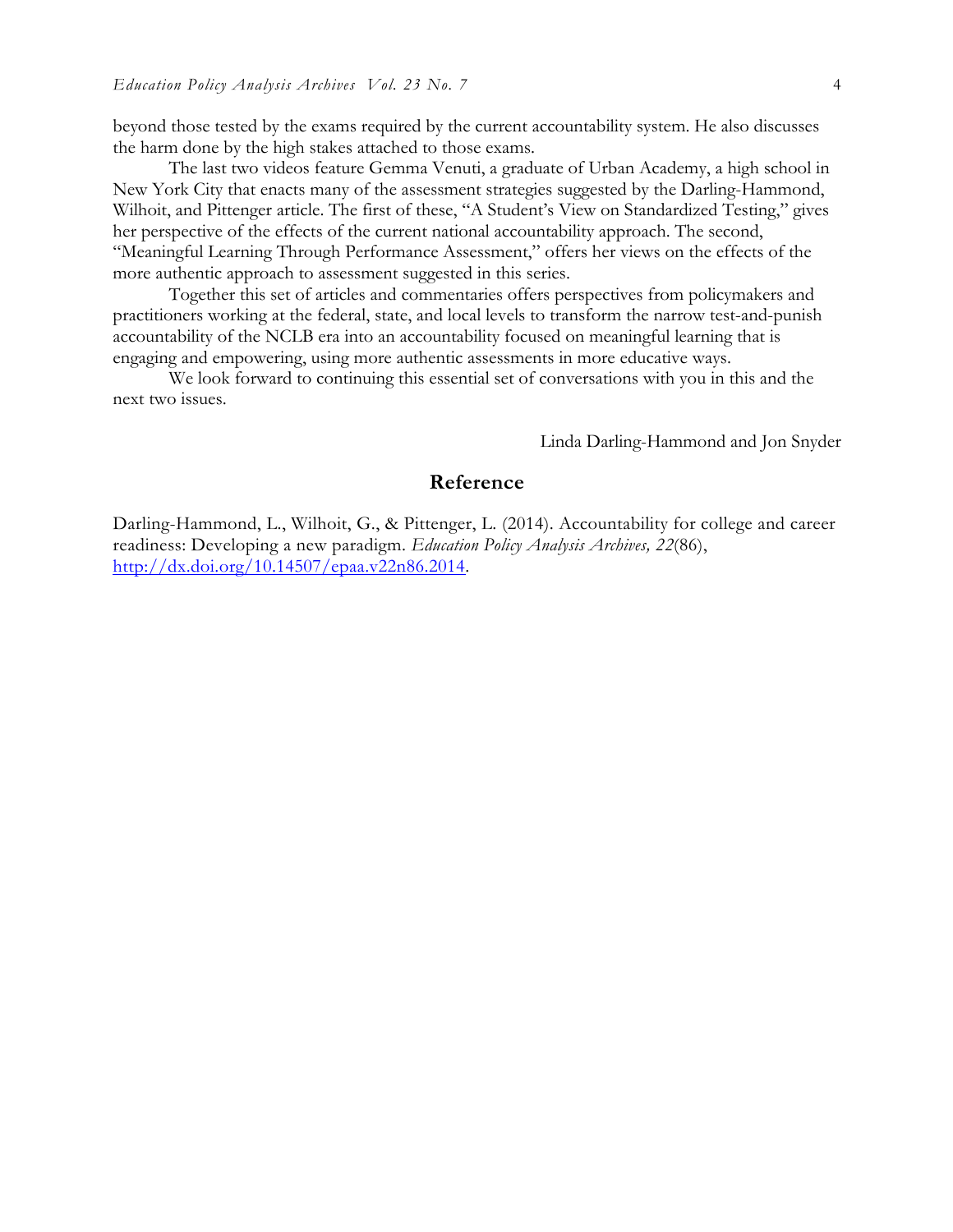## **About the Authors and the Guest Series Editor**

#### **Linda Darling-Hammond**

Guest Series Editor Stanford University ldh@stanford.edu

Linda Darling-Hammond is Charles E. Ducommun Professor of Education at Stanford University where she is Faculty Director of the Stanford Center for Opportunity Policy in Education. Her latest book is *Beyond the Bubble Test: How Performance Assessments Support 21st Century Learning* (Wiley, 2014).

#### **Jon Snyder**

Stanford Center for Opportunity Policy in Education, Stanford University jdsnyder@stanford.edu

Jon Snyder is Executive Director of SCOPE and former chief academic officer/dean of the College at Bank Street College of Education.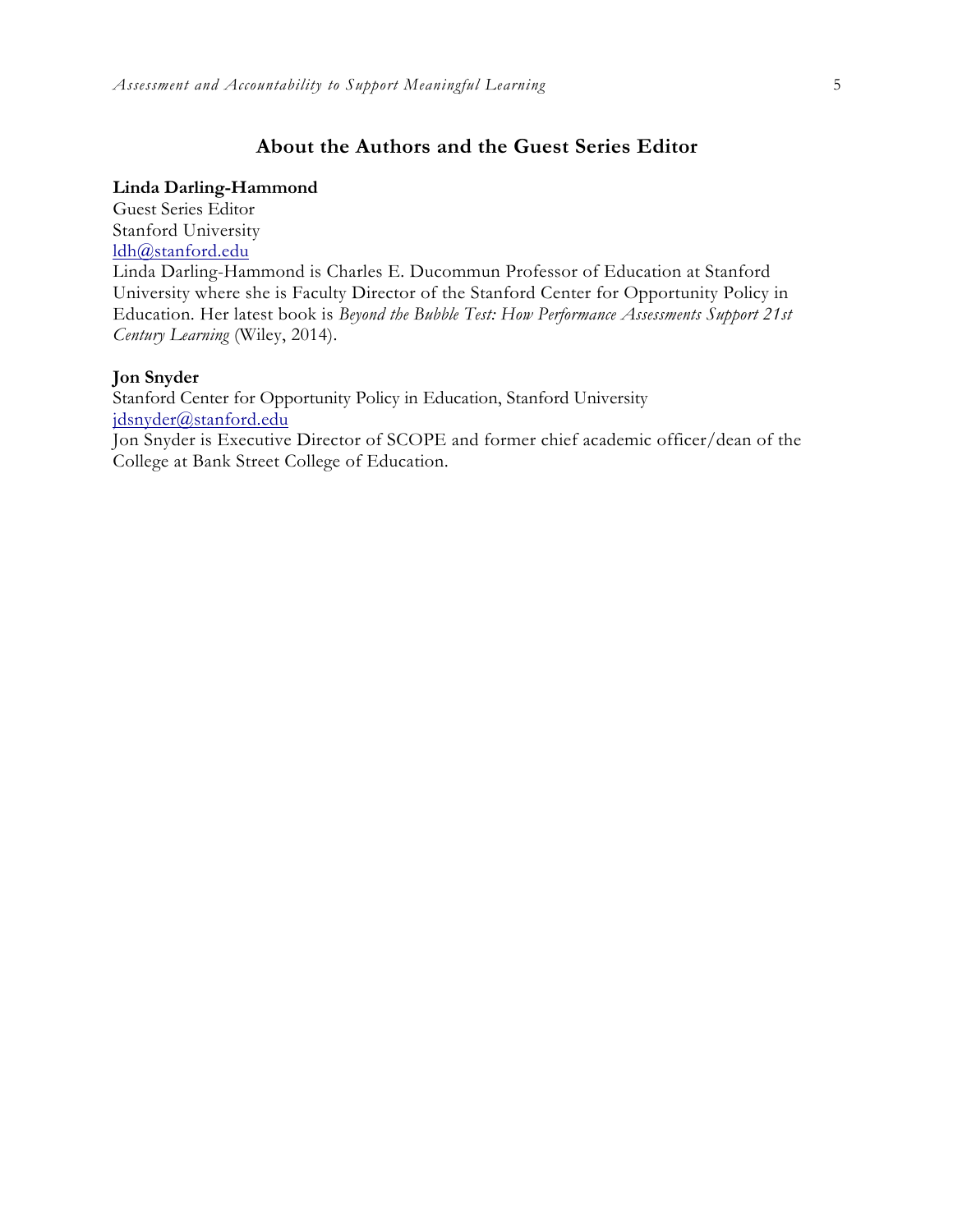## **SPECIAL SERIES A New Paradigm for Educational Accountability: Accountability for Meaningful Learning**

## education policy analysis archives

Volume 23 Number 7 February 2<sup>nd</sup>, 2015 ISSN 1068-2341

### $\left($ cc $\right)$

SOME RIGHTS RESERVED Readers are free to copy, display, and distribute this article, as long as the work is attributed to the author(s) and **Education Policy Analysis Archives,** it is distributed for noncommercial purposes only, and no alteration or transformation is made in the work. More details of this Creative Commons license are available at

http://creativecommons.org/licenses/by-nc-sa/3.0/. All other uses must be approved by the author(s) or **EPAA**. **EPAA** is published by the Mary Lou Fulton Institute and Graduate School of Education at Arizona State University Articles are indexed in CIRC (Clasificación Integrada de Revistas Científicas, Spain), DIALNET (Spain), Directory of Open Access Journals, EBSCO Education Research Complete, ERIC, Education Full Text (H.W. Wilson), QUALIS A2 (Brazil), SCImago Journal Rank; SCOPUS, SOCOLAR (China).

Please contribute commentaries at http://epaa.info/wordpress/ and send errata notes to Gustavo E. Fischman fischman@asu.edu

**Join EPAA's Facebook community** at https://www.facebook.com/EPAAAAPE and **Twitter feed** @epaa\_aape.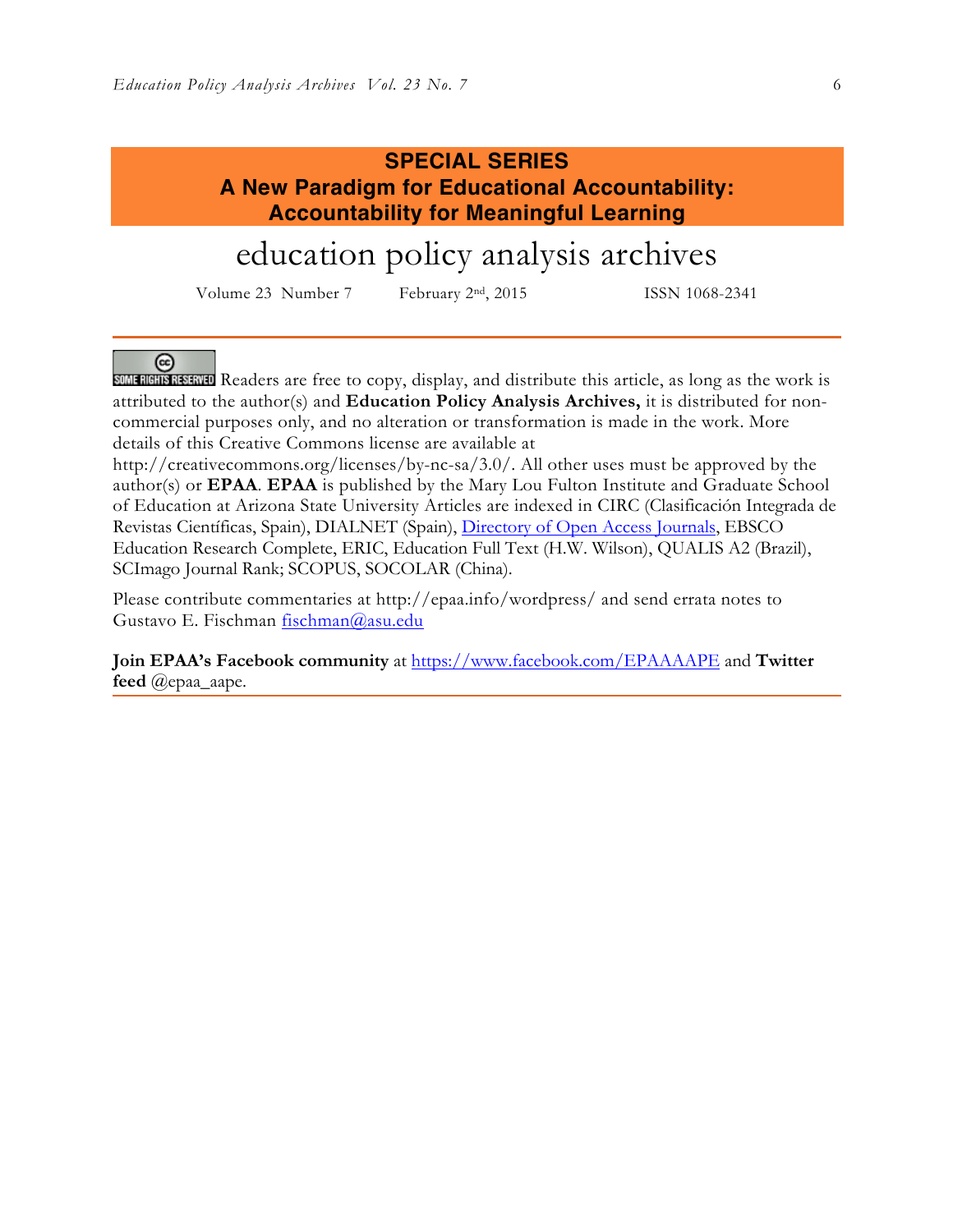## education policy analysis archives editorial board

Editor **Gustavo E. Fischman** (Arizona State University) **Audrey Amrein-Beardsley** (Arizona State University), **Kevin Kinser** (University of Albany) **Jeanne M. Powers** (Arizona State University)

**Gary Anderson** New York University **Christopher Lubienski** University of Illinois, **Michael W. Apple** University of Wisconsin, Madison **Angela Arzubiaga** Arizona State University **Samuel R. Lucas** University of California, Berkeley **David C. Berliner** Arizona State University **Maria Martinez-Coslo** University of Texas, **Robert Bickel Marshall University William Mathis University of Colorado, Boulder Henry Braun** Boston College **Tristan McCowan** Institute of Education, London **Eric Camburn** University of Wisconsin, Madison **Michele S. Moses** University of Colorado, Boulder **Wendy C. Chi** Jefferson County Public Schools in Golden, Colorado **Casey Cobb** University of Connecticut **Sharon Nichols** University of Texas, San Antonio **Arnold Danzig** California State University, San Jose **Antonia Darder** Loyola Marymount University **João Paraskveva** University of Massachusetts, **Linda Darling-Hammond** Stanford University **Laurence Parker** University of Utah **Chad d'Entremont** Rennie Center for Education Research and Policy **John Diamond** Harvard University **John Rogers** University of California, Los Angeles **Tara Donahue** McREL International **A. G. Rud** Washington State University **Sherman Dorn** Arizona State University **Felicia C. Sanders** Institute of Education Sciences **Christopher Joseph Frey** Bowling Green State University **Melissa Lynn Freeman** Adams State College **Kimberly Scott** Arizona State University **Amy Garrett Dikkers** University of North Carolina Wilmington **Gene V Glass** Arizona State University **Maria Teresa Tatto** Michigan State University **Ronald Glass** University of California, Santa Cruz **Larisa Warhol** Arizona State University **Harvey Goldstein** University of Bristol **Cally Waite** Social Science Research Council **Jacob P. K. Gross** University of Louisville **John Weathers** University of Colorado, Colorado **Eric M. Haas** WestEd **Kevin Welner** University of Colorado, Boulder **Kimberly Joy Howard** University of Southern California **Aimee Howley** Ohio University **Terrence G. Wiley** Center for Applied Linguistics

**Jessica Allen** University of Colorado, Boulder **Jaekyung Lee** SUNY Buffalo Urbana-Champaign **Sarah Lubienski** University of Illinois, Urbana-Champaign Arlington **Julianne Moss** Deakin University

**Noga O'Connor** University of Iowa

Dartmouth **Susan L. Robertson** Bristol University

**Janelle Scott** University of California, Berkeley

**Dorothy Shipps** Baruch College/CUNY

Springs **Ed Wiley** University of Colorado, Boulder

**Craig Howley** Ohio University **John Willinsky** Stanford University

**Steve Klees** University of Maryland **Kyo Yamashiro** Los Angeles Education Research Institute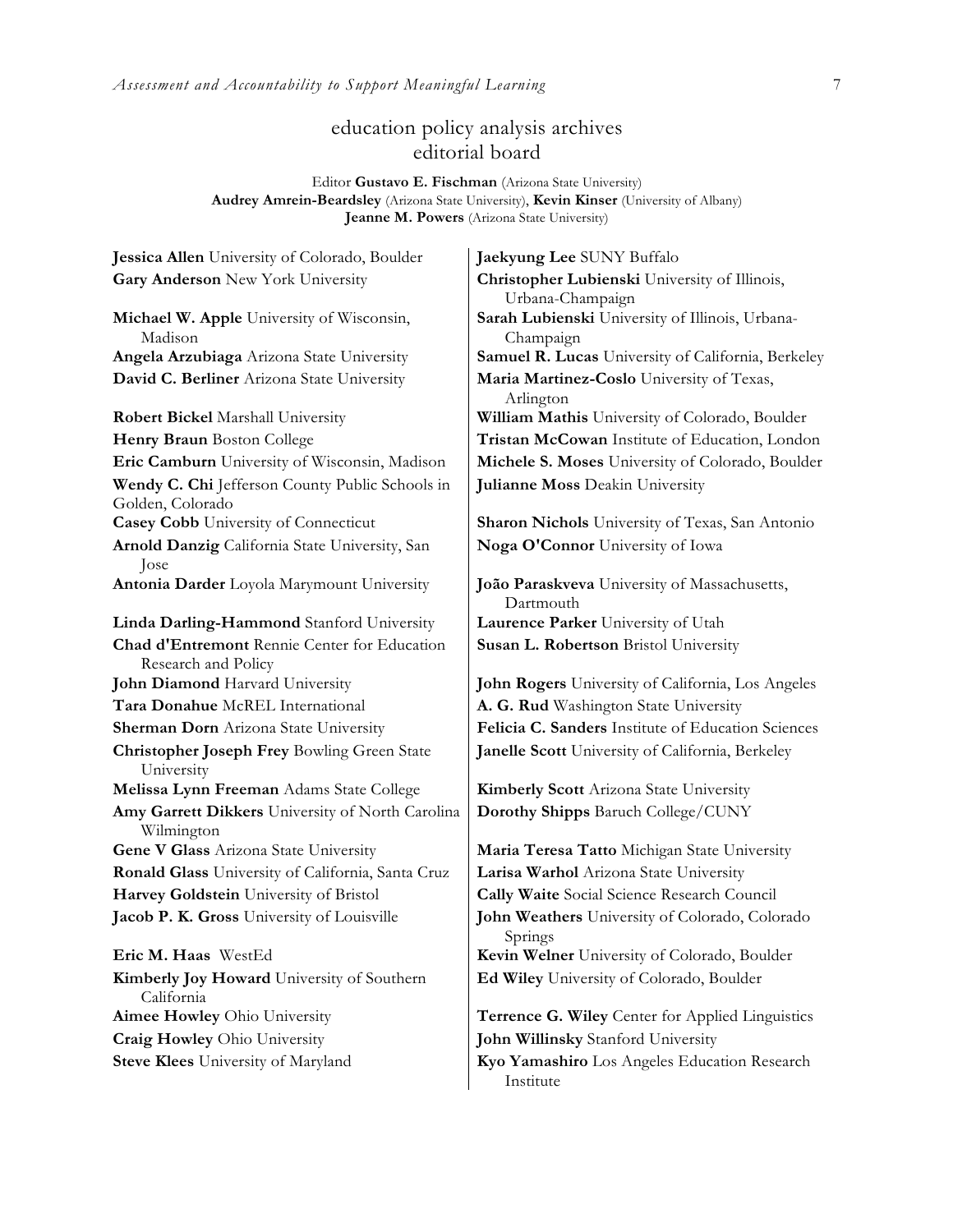**Armando Alcántara Santuario** IISUE, UNAM

## archivos analíticos de políticas educativas consejo editorial

Editores: **Gustavo E. Fischman** (Arizona State University), **Jason Beech** (Universidad de San Andrés), **Alejandro Canales** (UNAM) y **Jesús Romero Morante** (Universidad de Cantabria)

México **Claudio Almonacid** University of Santiago, Chile **Imanol Ordorika** Instituto de Investigaciones **Pilar Arnaiz Sánchez** Universidad de Murcia, España **Xavier Besalú Costa** Universitat de Girona, España **Jose Joaquin Brunner** Universidad Diego Portales, Chile **Damián Canales Sánchez** Instituto Nacional para la Evaluación de la Educación, México **María Caridad García** Universidad Católica del Norte, Chile **Raimundo Cuesta Fernández** IES Fray Luis de León, España **Marco Antonio Delgado Fuentes** Universidad Iberoamericana, México **Inés Dussel** DIE**-**CINVESTAV, Mexico **Rafael Feito Alonso** Universidad Complutense de Madrid. España **Pedro Flores Crespo** Universidad Iberoamericana, México **Verónica García Martínez** Universidad Juárez Autónoma de Tabasco, México **Francisco F. García Pérez** Universidad de Sevilla, España **Edna Luna Serrano** Universidad Autónoma de Baja California, México **Alma Maldonado** DIE-CINVESTAV México **Alejandro Márquez Jiménez** IISUE, UNAM México **Jaume Martínez Bonafé**, Universitat de València,

España **José Felipe Martínez Fernández** University of California Los Angeles, Estados Unidos

**Fanni Muñoz** Pontificia Universidad Católica de Perú,

Economicas – UNAM, México **Maria Cristina Parra Sandoval** Universidad de Zulia, Venezuela **Miguel A. Pereyra** Universidad de Granada, España **Monica Pini** Universidad Nacional de San Martín, Argentina **Paula Razquin** Universidad de San Andrés, Argentina **Ignacio Rivas Flores** Universidad de Málaga, España **Daniel Schugurensky** Arizona State University, Estados Unidos **Orlando Pulido Chaves** Instituto para la Investigacion Educativa y el Desarrollo Pedagogico IDEP **José Gregorio Rodríguez** Universidad Nacional de Colombia **Miriam Rodríguez Vargas** Universidad Autónoma de Tamaulipas, México **Mario Rueda Beltrán** IISUE, UNAM México **José Luis San Fabián Maroto** Universidad de Oviedo, España **Yengny Marisol Silva Laya** Universidad Iberoamericana, México **Aida Terrón Bañuelos** Universidad de Oviedo, España **Jurjo Torres Santomé** Universidad de la Coruña, España **Antoni Verger Planells** University of Barcelona, España **Mario Yapu** Universidad Para la Investigación Estratégica, Bolivia